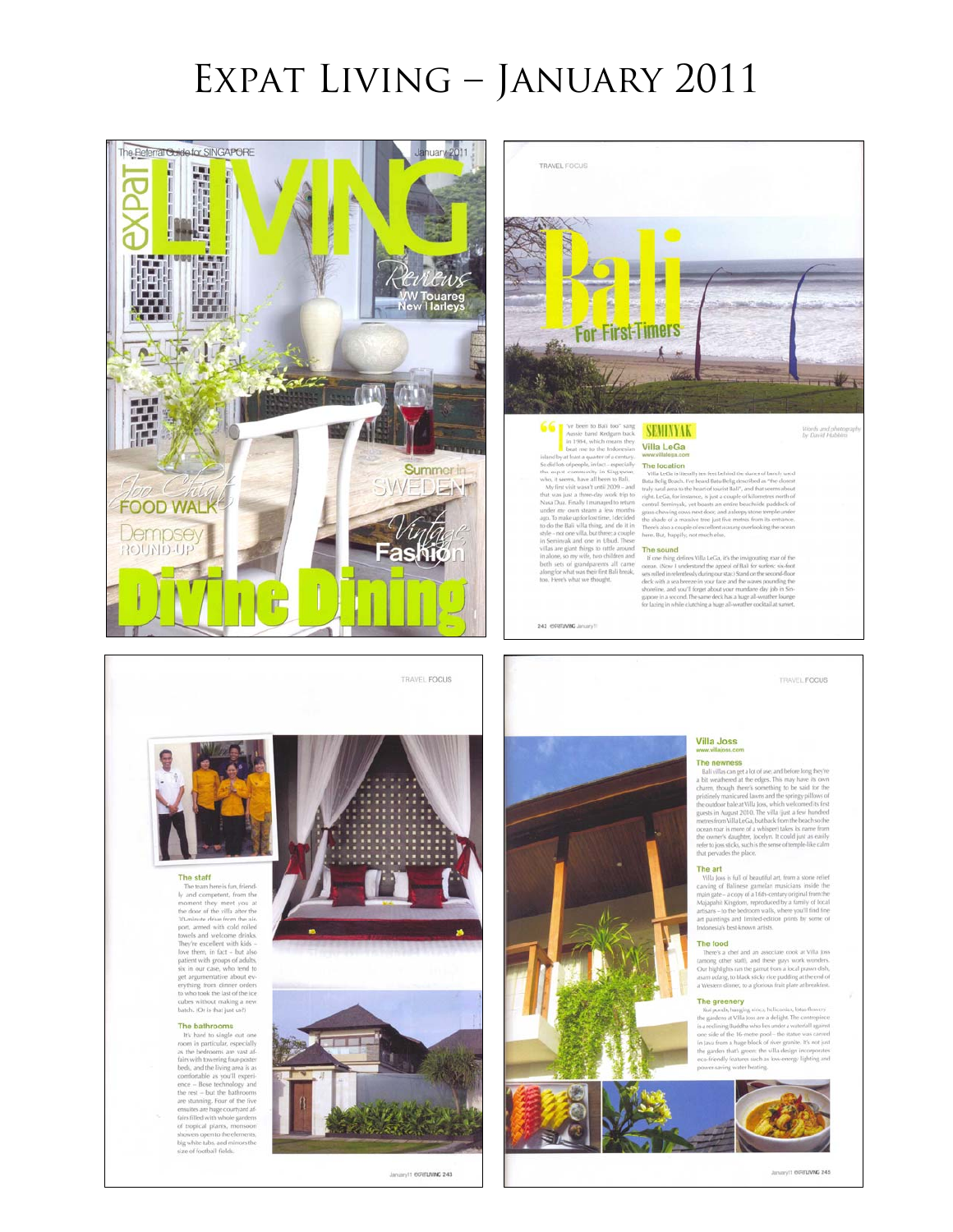

# Bali For First-Timers

*Words and photography by David Hubbins* 

"I've been to Bali too" sang Aussie band Redgum back in 1984, which means they beat me to the Indonesian island by at least a quarter of a century. So did lots of people, in fact—especially the expat community in Singapore, who, it seems, have all been to Bali.

My first visit wasn't until 2009 — and that was just a three-day work trip to Nusa Dua. Finally I managed to return under my own steam a few months ago. To make up for lost time, I decided to do the Bali villa thing, and do it in style — not one villa, but three: a couple in Seminyak and one in Ubud. These villas are giant things to rattle around in alone, so my wife, two children and both sets of grandparents all came along for what was their first Bali break, too. Here's what we thought.

## *Seminyak*

**Villa LeGa www.villalega.com**

## **The location**

Villa LeGa is literally ten feet behind the dunes of barely used Batu Belig Beach. I've heard Batu Belig described as "the closest truly rural area to the heart of tourist Bali", and that seems about right. LeGa, for instance, is just a couple of kilometres north of central Seminyak, yet boasts an entire beachside paddock of grass-chewing cows next door, and a sleepy stone temple under the shade of a massive tree just five metres from its entrance. There's also a couple of excellent warung overlooking the ocean here. But, happily, not much else.

## **The sound**

If one thing defines Villa LeGa, it's the invigorating roar of the ocean. (Now I understand the appeal of Bali for surfers: six-foot sets rolled in relentlessly during our stay.) Stand on the second-floor deck with a sea breeze in your face and the waves pounding the shoreline, and you'll forget about your mundane day job in Singapore in a second. The same deck has a huge all-weather lounge for lazing in while clutching a huge all-weather cocktail at sunset.

### **The staff**

The team here is fun, friendly and competent, from the moment they meet you at the door of the villa after the 30-minute drive from the airport, armed with cold rolled towels and welcome drinks. They're excellent with kids-love them, in fact — but also patient with groups of adults, six in our case, who tend to get argumentative about everything from dinner orders to who took the last of the ice cubes without making a new batch. (Or is that just us?)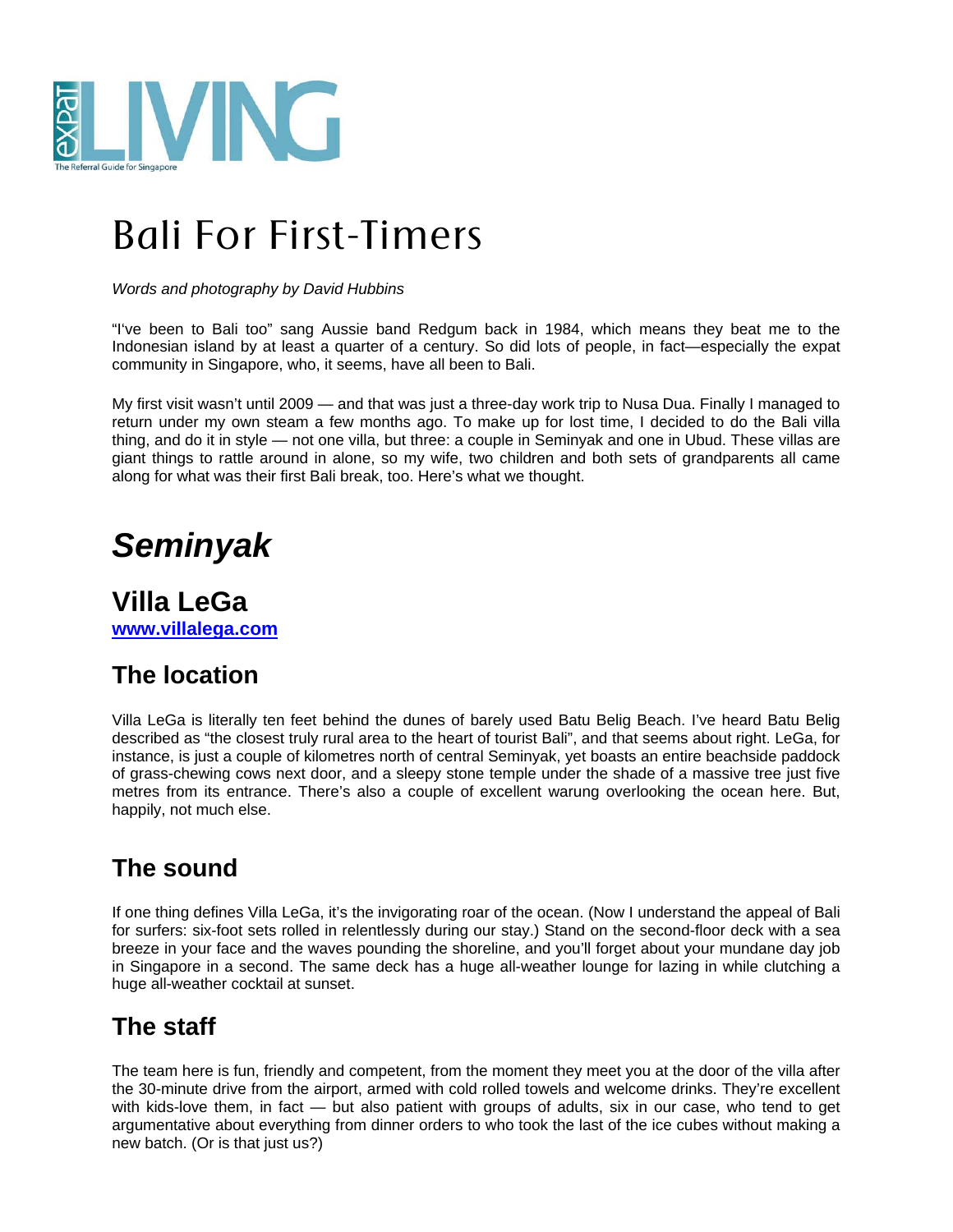## **The bathrooms**

It's hard to single out one room in particular, especially as the bedrooms are vast affairs with towering four-poster beds, and the living area is as comfortable as you'll experience — Bose technology and the rest — but the bathrooms are stunning. Four of the five ensuites are huge courtyard affairs filled with whole gardens of tropical plants, monsoon showers open to the elements, big white tubs, and mirrors the size of football fields.

## **Villa Joss**

**www.villajoss.com**

#### **The newness**

Bali villas can get a lot of use, and before long they're a bit weathered at the edges. This may have its own charm, though there's something to be said for the pristinely manicured lawns and the springy pillows of the outdoor bale at Villa Joss, which welcomed its first guests in August 2010. The villa (just a few hundred metres from Villa LeGa, but back from the beach so the ocean roar is more of a whisper) takes its name from the owner's daughter, Jocelyn. It could just as easily refer to joss sticks, such is the sense of temple-like calm that pervades the place.

### **The art**

Villa Joss is full of beautiful art, from a stone relief carving of Balinese gamelan musicians inside the main gate — a copy of a 16th-century original from the Majapahit Kingdom, reproduced by a family of local artisans — to the bedroom walls, where you'll find fine art paintings and limited-edition prints by some of Indonesia's best-known artists.

## **The food**

There's a chef and an associate cook at Villa Joss (among other staff), and these guys work wonders. Our highlights ran the gamut from a local prawn dish, asam udang, to black sticky rice pudding at the end of a Western dinner, to a glorious fruit plate at breakfast.

### **The greenery**

Koi ponds, hanging vines, heliconias, lotus flowers— the gardens at Villa Joss are a delight. The centrepiece is a reclining Buddha who lies under a waterfall against one side of the 1 6-metre pool — the statue was carved in Java from a huge block of river granite. It's not just the garden that's green: the villa design incorporates eco-friendly features such as low-energy lighting and power-saving water heating.

*If, like me, you've had precious little experience in renting a Bali villa, here are some of the answers I found to the questions I had.*

## Villas For Beginners

#### **Why rent a villa when there are plenty of hotels?**

A hotel room is fine, hut when you go down to the pool, you're jostling for lounge chairs with other guests. For privacy, space and atmosphere, a villa makes great sense. But there's a more practical reason: you'll likely save money. A mid-range villa might be US\$700 a night, but with four couples splitting costs, that suddenly becomes a far cheaper option than a fancy hotel.

#### **How much to rent a place?**

Rates range from about US\$300 per night for a more modest (though still comfortable) villa to over \$3,000 for some of the "wow-factor" places located on cliff-tops or secluded beaches (and in the pages of